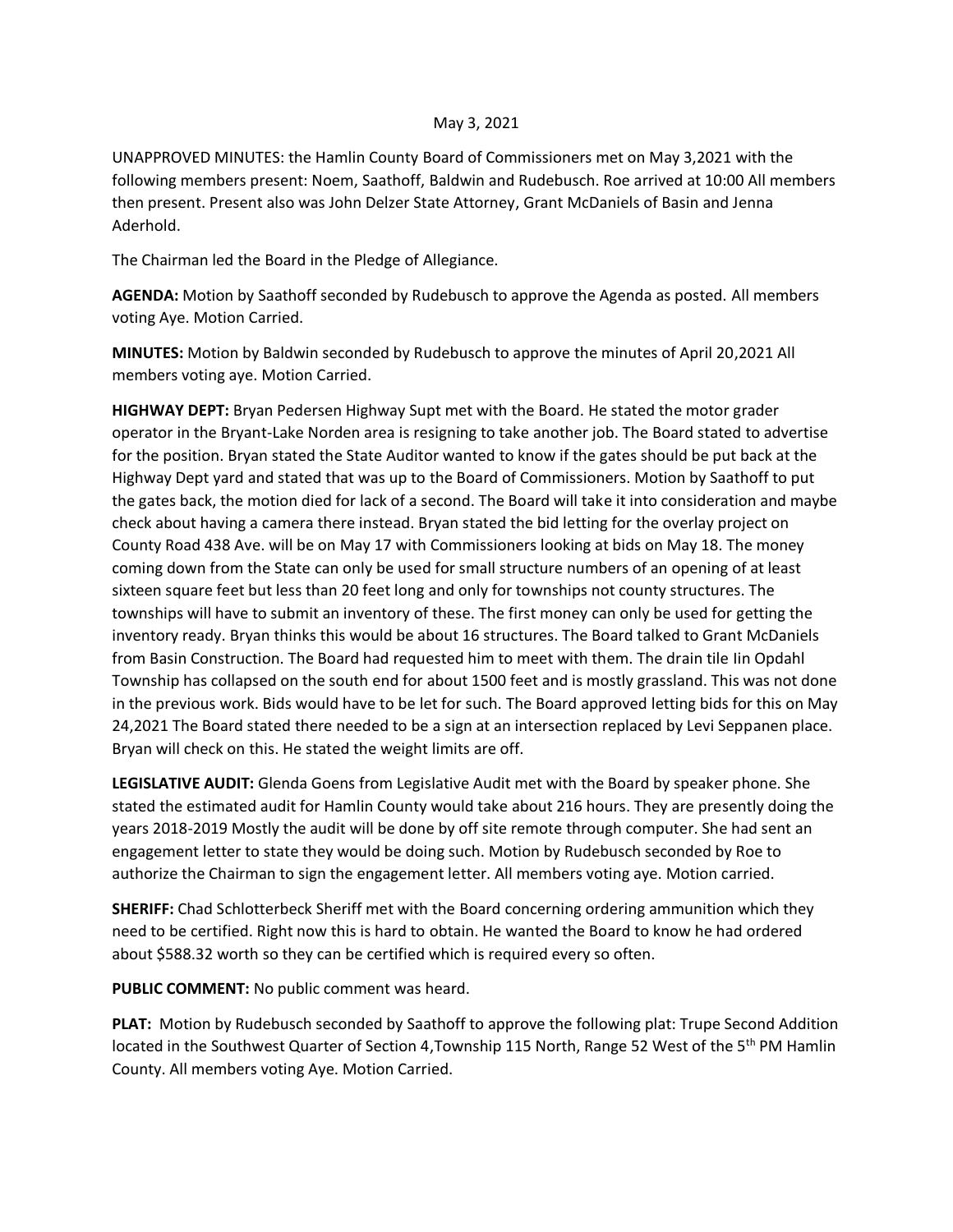**HUMAN SERVICE AGENCY:** Terri Johnson Administer of Human Service Agency met with the Board for an annual report of the usage from Hamlin County. Serenity Hills building has been sold so they are building a new building. They presently cover six counties. The County presently funds the program at 5000.00 for the year. They are requesting a five percent increase of funding from the county for next year. This will be looked at when the budgeting process begins.

**TRAVEL REQUESTS:** The Auditor, Treasurer and Register of Deeds are requesting to attend a State meeting in Pierre on May 4-5 and also the Auditor, Treasurer, Register of Deeds and Highway Bookkeeper are requesting to attend a district meeting May 12 in Watertown. The Board approved such travel.

**WINE & CIDER LICENSE:** Hearing was held as advertised for a retail on-off sale wine and cider license for Jessica Ruml doing business as Pixie Acres Flower Farm located at 45403 183rd St Castlewood SD No one appeared. Motion by Rudebusch seconded by Baldwin to approve such license. All members voting Aye. Motion Carried.

**NURSES:** Angela Hunter Public Health Nurse had presented a report by mail since they will continue to provide services via phone until mid-May for WIC and other appointments. Masks are required and utilizing plexiglass, social distancing and disinfecting. She was able to resume school screenings at Estelline School and Poinsett Colony. Also will do TDAP/Meningitis clinic's at Castlewood and Hamlin Schools.

**FUEL QUOTES:** April 26 in Hazel Diesel Hamlin County Farmers Coop 2.29 Farmers Union 2.26 All quotes do not contain certain taxes.

## **CLAIMS PAID:**

COMMISSIONERS: Jay Baldwin mileage 10.92 Dakotan publishing 322.35 Hamlin County Publishing 583.70 Leland Roe mileage 16.80 Douglas Noem mileage 25.20 Randall Rudebusch mileage 28.56 Larry Saathoff mileage 35.28 Total gross salaries for complete dept 5100.00 benefits 1243.82 Total Commissioners expense 7366.63

COURT: Carmen Bremmon interpretor 450.00 mileage 84.00 Jury Fees 130.00 Jury Mileage 151.20 Total Court expense 815.20

AUDITOR: Codington County Registration 12.00 ITC phone 51.77 PMB state access 19.84 SDACO registration 185.00 Total gross salaries for complete dept 4731.85 benefits 361.98 Total Auditors expense 5362.44

TREASURER: Codington County registration 12.00 SDACO Registration 185.00 ITC phone 99.57 Office Peeps supp 40.07 PMB state access 19.83 Total gross salaries for complete dept 9356.45 benefits 2530.03 Total Treasurers expense 12,242.95

POSTAGE COPIES: Office Peeps copy machine supp 159.60

STATES ATTORNEY: Delzer Law Secretary 750.00 ITC phone 86.81 Total gross salaries for complete dept 5255.00 benefits 1555.05 Total States Attorney expense 7646.86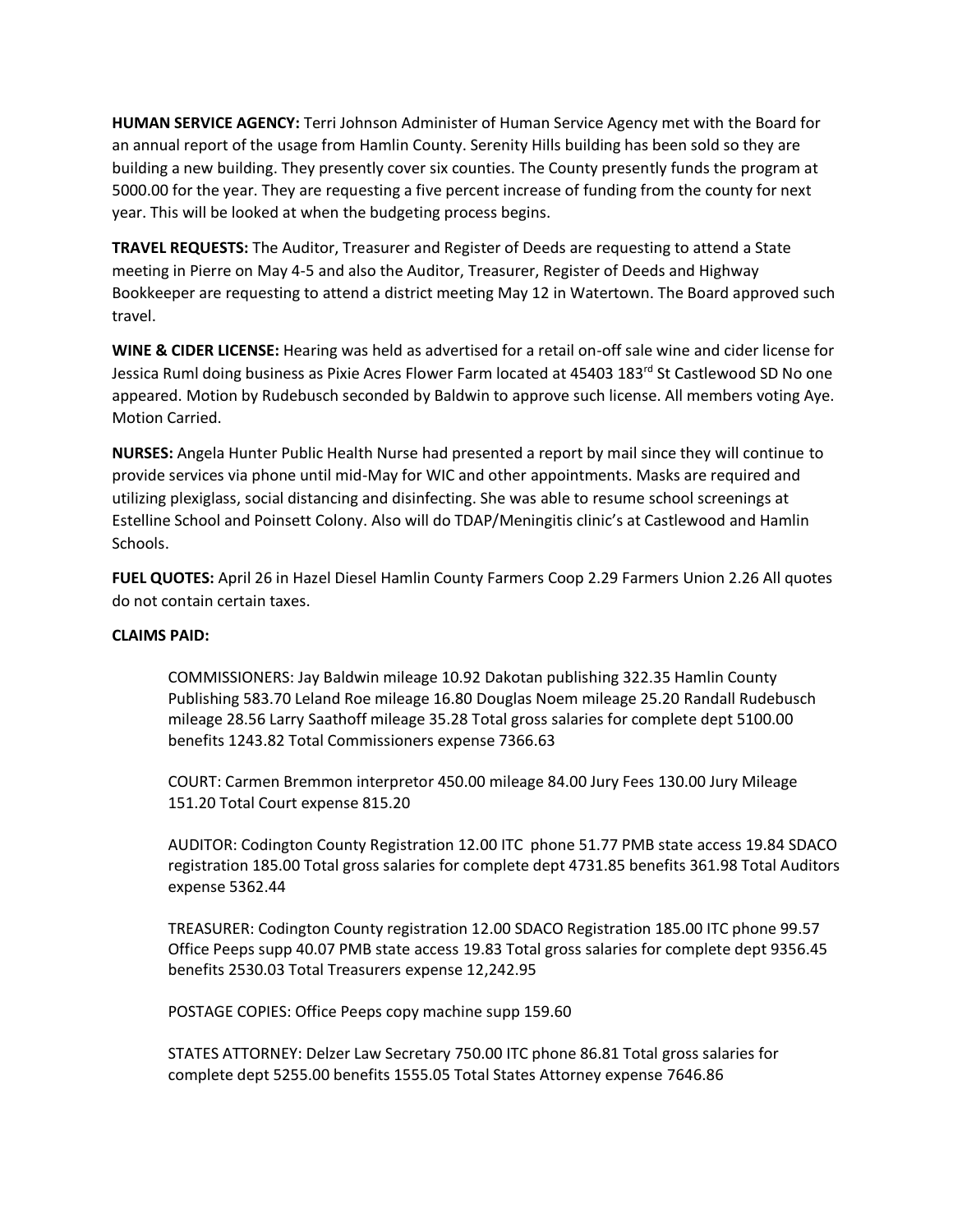COURT APPOINTED ATTORNEY: Bratland Law 1782.40 Caitlyn Dommer 679.60

COURTHOUSE MAINT: Dust Tex floor mats 86.32 Hayti Town water & sewer 54.50 ITC internet 43.09 Northwestern Energy heat 514.02 Total gross salaries for complete dept 2750.00 benefits 1342.03 Total Courthouse Main. Expense 4789.96

DIRECTOR OF EQUALIZATION: Hamlin County Coop gas 136.44 ITC phone 141.09 Office Peeps supp 46.80 Chris Schafer travel 14.00 Gayleen Rothenberger travel 14.00 Total gross salaries for complete dept 9073.83 benefits 2425.03 Total Director of Equalization expense 11,851.19

REGISTER OF DEEDS: Codington County Registration 12.00 SDACO Registration 185.00 ITC phone 57.02 PMB state access 19.83 Total gross salaries for complete dept 5669.68 benefits 773.91 Total Register of Deeds expense 6717.44

ANIMAL BOUNTY: Norden Township gopher bounty 70.00

VETERANS SERVICE: total gross salaries for complete dept 950.00 benefits 129.70

SHERIFF: Estelline Community Oil gas 1061.92 Farmers Union gas 298.19 Hamlin County Treasurer car title 21.20 ITC phone 234.60 the Lodge lodging 403.00 Tristan Molitor travel 114.00 Northern Safety equipment 3866.16 Chad Schlotterbeck travel 154.00 SD DOT Gas 358.47 Upstate Wholesale equipment 1100.00 Total gross salaries for complete dept 26,802.44 benefits 7614.91 Total Sheriffs expense 42,028.89

NURSE: Total gross salaries for complete dept 2978.00 benefits 1042.22

JAIL: Prairie Lakes blood tests 85.00

LIEAP: ITC phone 54.22

MENTALLY ILL: Huron Regional Medical Center care 652.70 Mark Katterhagen Board per diem 18.00 Lucy Lewno Board per diem 176.51 Darcy Lockwood Board Per diem 18.00 Yankton County Sheriff serve papers 50.00 Total Mentally Ill expense 915.21

EXTENSION: ITC phone 99.67 Office Peeps supp 52.00 Total gross salaries for complete dept 3053.00 benefits 1052.94 Total Extension expense 4257.61

WEED: Avera drug testing 63.00 Hamlin County Publishing 10.00 ITC phone 94.67 Nordstroms supp 85.00 Runnings supp 107.95 SD Federal Property supp 25.00 Total gross salaries for complete dept 3146.00 benefits 1076.02 Total Weed expense 4607.64

ZONING: Dakotan publishing 121.47 First District quarterly contract 10,000.00 postage 387.22 Robbie Fedt mileage 10.92 Hamlin County Publishing 256.80 ITC phone 53.77 John Pantzke mileage 8.40 Richard Wiarda mileage 7.56 Scott Popham mileage 6.72 Total gross Per diem 875.00 benefits 70.81 Total Zoning expense 11,798.67